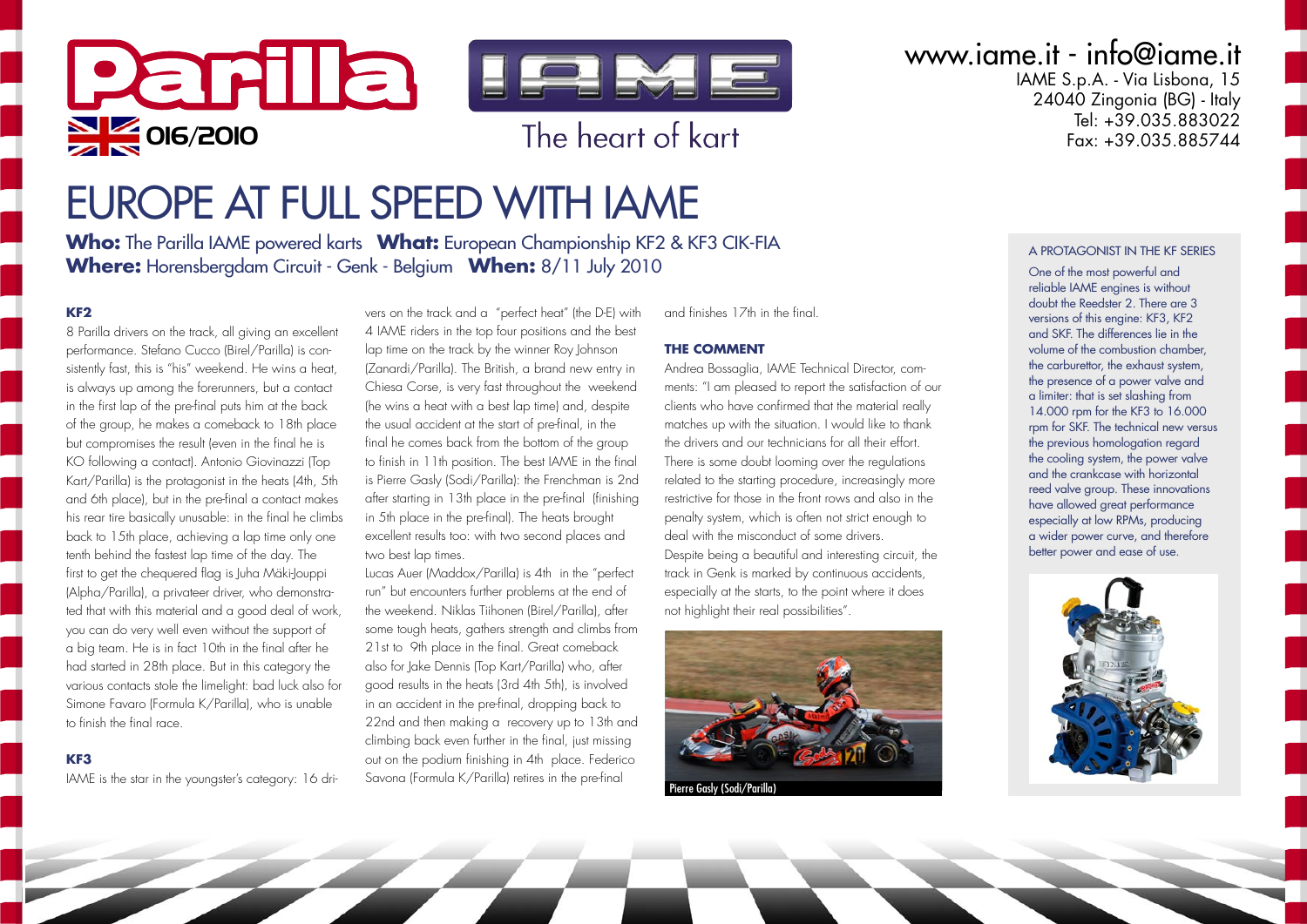# Parila lema OIG/2010 **The heart of kart**

## L'EUROPEO VA VELOCE CON IAME

**Chi:** I kart motorizzati Parilla IAME **Cosa:** Campionato Europeo KF2&KF3 CIK-FIA **Dove:** Circuit Horensbergdam - Genk - Belgio **Quando:** 8/11 luglio 2010

#### **KF2**

8 i piloti motorizzati Parilla in pista, con un'ottima prestazione. Stefano Cucco (Birel/Parilla), per esempio, è sempre veloce: questo è il "suo" weekend. Vince una manche, è sempre fra i primi, ma un contatto al primo giro della prefinale lo fa ripartire dal fondo dal quale rimonta fino alla 18ª posizione, compromettendo il risultato (anche in finale è KO per un contatto). Antonio Giovinazzi (Top Kart/Parilla) è protagonista nelle manche (4˚, 5˚, 6˚ posto), ma in prefinale un contatto gli rende inutilizzabile una gomma posteriore: in finale, poi, rimonta fino al 15° posto girando a un decimo dal miglior crono in pista. Il migliore alla bandiera a scacchi è un pilota privato. Con questo materiale ed un buon lavoro si può fare bene anche senza un big team alle spalle: Juha Mäki-Jouppi (Alpha/Parilla) è infatti 10˚ in finale, dopo che in prefinale era partito 28˚. Ma i contatti sono i protagonisti di questa categoria: sfortunato Simone Favaro (Formula K/Parilla) che non riesce a concludere le finali.

#### **KF3**

IAME protagonista nella categoria dei più

giovani: 16 le presenze in pista e una "manche perfetta" (la D-E, n.d.r.) con 4 piloti IAME nelle prime 4 posizioni con tanto di miglior giro in pista del vincitore Roy Johnson (Zanardi/Parilla). Il pilota inglese, neo acquisto Chiesa Corse va forte tutto il weekend (vince una manche con miglior giro) e, nonostante il solito incidente all'inizio della prefinale, in finale rimonta dal fondo ed è 11˚. Ma il miglior IAME in finale è Pierre Gasly (Sodi/ Parilla): il francese è 2˚ dopo che in prefinale era partito 13˚ (prefinale poi conclusa al 5˚ posto). Ottime anche le manche: con due secondi posti e due migliori giri in pista.

Lucas Auer (Maddox/Parilla) è 4˚ nella "manche perfetta" ma ha qualche problema in più sul finire del weekend.

Niklas Tiihonen (Birel/Parilla), dopo manche difficili, si riscatta ed in finale rimonta dal 21˚ al 9˚ posto. Grande rimonta anche per Jake Dennis (Top Kart/Parilla) che, dopo ottime manche (3˚, 4˚, 5˚), resta coinvolto in incidente in pre finale, sfila 22° e rimonta fino a 13˚, risalendo in finale fino a sfiorare il podio: è 4˚. Federico Savona (Formula K/Parilla) esce in prefi-

nale e in finale arriva fino al 17˚ posto.

#### **IL COMMENTO**

Andrea Bossaglia, direttore tecnico IAME, commenta: "Sono soddisfatto nel riportare la soddisfazione dei nostri Clienti, che hanno dato conferma di come il materiale fosse veramente all'altezza della situazione. Grazie ai piloti e grazie ai nostri tecnici per l'impegno profuso. Qualche ombra rimane sulla normativa legata alla partenza, sempre più penalizzante per chi si trova in prima fila, e sul sistema delle sanzioni, talvolta non abbastanza severo con i comportamenti scorretti dei piloti. Pur essendo un bel circuito, Genk rimane un tracciato troppo segnato dai continui incidenti, specialmente in partenza, al punto da non essere talvolta significativo nell'evidenziare le loro reali possibilità".



Pierre Gasly (Sodi/Parilla)

### www.iame.it - info@iame.it

IAME S.p.A. - Via Lisbona, 15  $24040$  Zingonia (BG) - Italy Tel: +39.035.883022<br>Eax: +39.035.885744

#### PROTAGONISTA NELLE CLASSI KF

Uno dei motori più potenti e affidabili della IAME è senza dubbio il Reedster2. Di questo motore esistono 3 versioni: KF3, KF2 e SKF. Li differenziano il volume della camera di combustione, il carburatore, l'impianto di scarico, la presenza della power valve e il limitatore: che varia dai 14.000 rpm per la KF3 ai 16.000 rpm della SKF. Le novità tecniche rispetto alla precedente omologazione riguardano il gruppo termico, la power valve ed il basamento con pacco lamellare orizzontale. Queste innovazioni hanno permesso grandi prestazioni specialmente a basso regime, consentendo di ottenere una curva di erogazione più ampia. Quindi maggiori performance e facilità di guida.